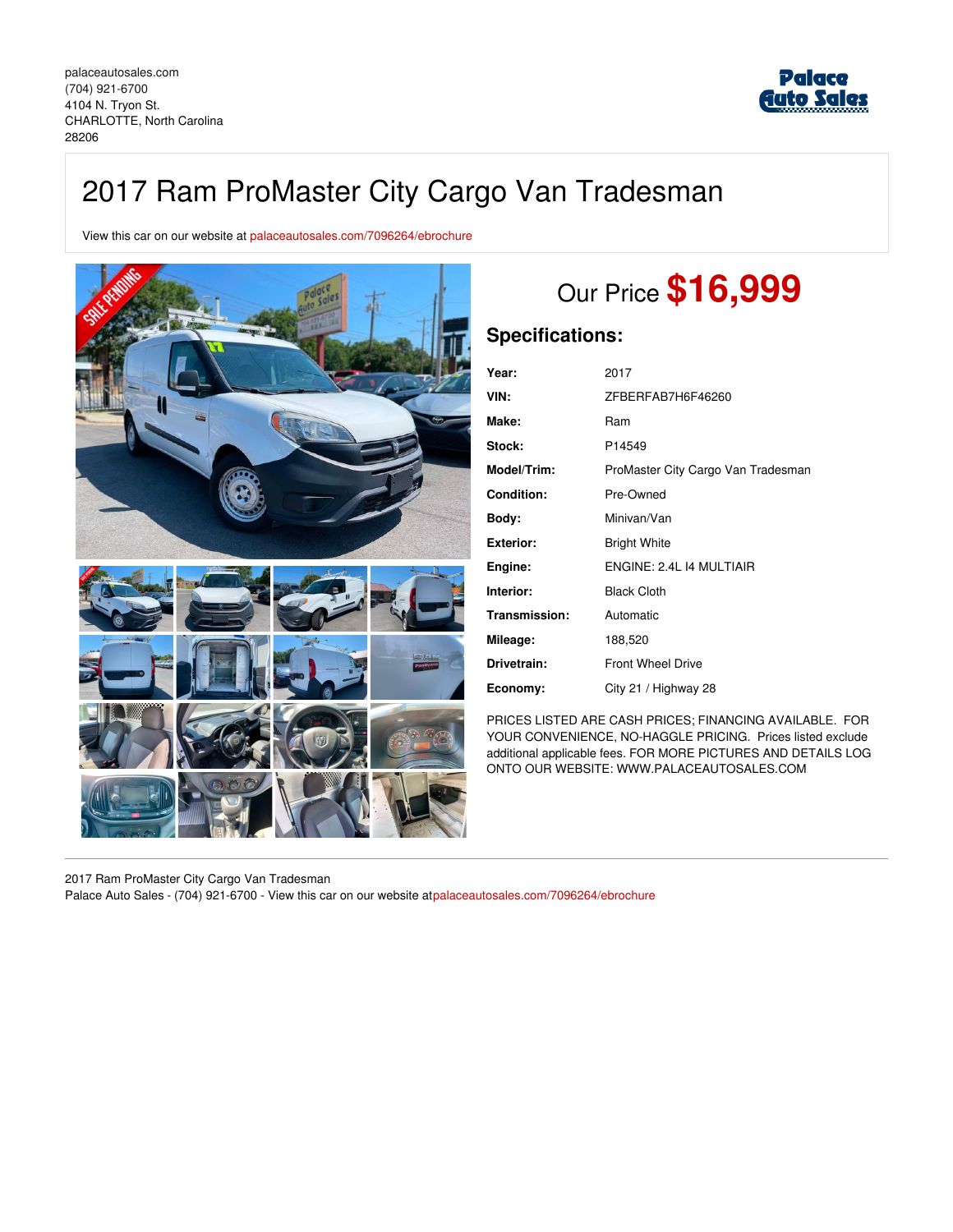

2017 Ram ProMaster City Cargo Van Tradesman

Palace Auto Sales - (704) 921-6700 - View this car on our website a[tpalaceautosales.com/7096264/ebrochure](https://palaceautosales.com/vehicle/7096264/2017-ram-promaster-city-cargo-van-tradesman-charlotte-north-carolina-28206/7096264/ebrochure)

## **Installed Options**

#### **Interior**

- 2 Seatback Storage Pockets- 3 12V DC Power Outlets
- 4-Way Driver Seat -inc: Manual Recline and Fore/Aft Movement
- 4-Way Passenger Seat -inc: Manual Recline and Fore/Aft Movement Air Filtration
- Analog Appearance- Cargo Features -inc: Spare Tire Mobility Kit- Cargo Space Lights
- Cargo Van Group- Cloth Low-Back Bucket Seats- Day-Night Rearview Mirror
- Delayed Accessory Power- Delete 2nd Row Side Curtain Air Bags Delete Rear Seating
- Driver And Front Passenger Armrests Driver And Passenger Visor Vanity Mirrors
- Driver Foot Rest- Engine Immobilizer- Fade-To-Off Interior Lighting- Front Cupholder
- Front Map Lights- Front Only Vinyl/Rubber Floor Covering- Full Cloth Headliner
- Full Overhead Console w/Storage, Conversation Mirror and 3 12V DC Power Outlets
- Gauges -inc: Speedometer, Odometer, Engine Coolant Temp, Tachometer, Trip Odometer and Trip Computer
- Instrument Panel Bin, Covered Dashboard Storage, Interior Concealed Storage, Driver And Passenger Door Bins
- Locking Glove Box- Manual Air Conditioning- Manual Tilt/Telescoping Steering Column
- Outside Temp Gauge
- Power 1st Row Windows w/Driver And Passenger 1-Touch Up/Down
- Power Door Locks w/Autolock Feature- Rear Cupholder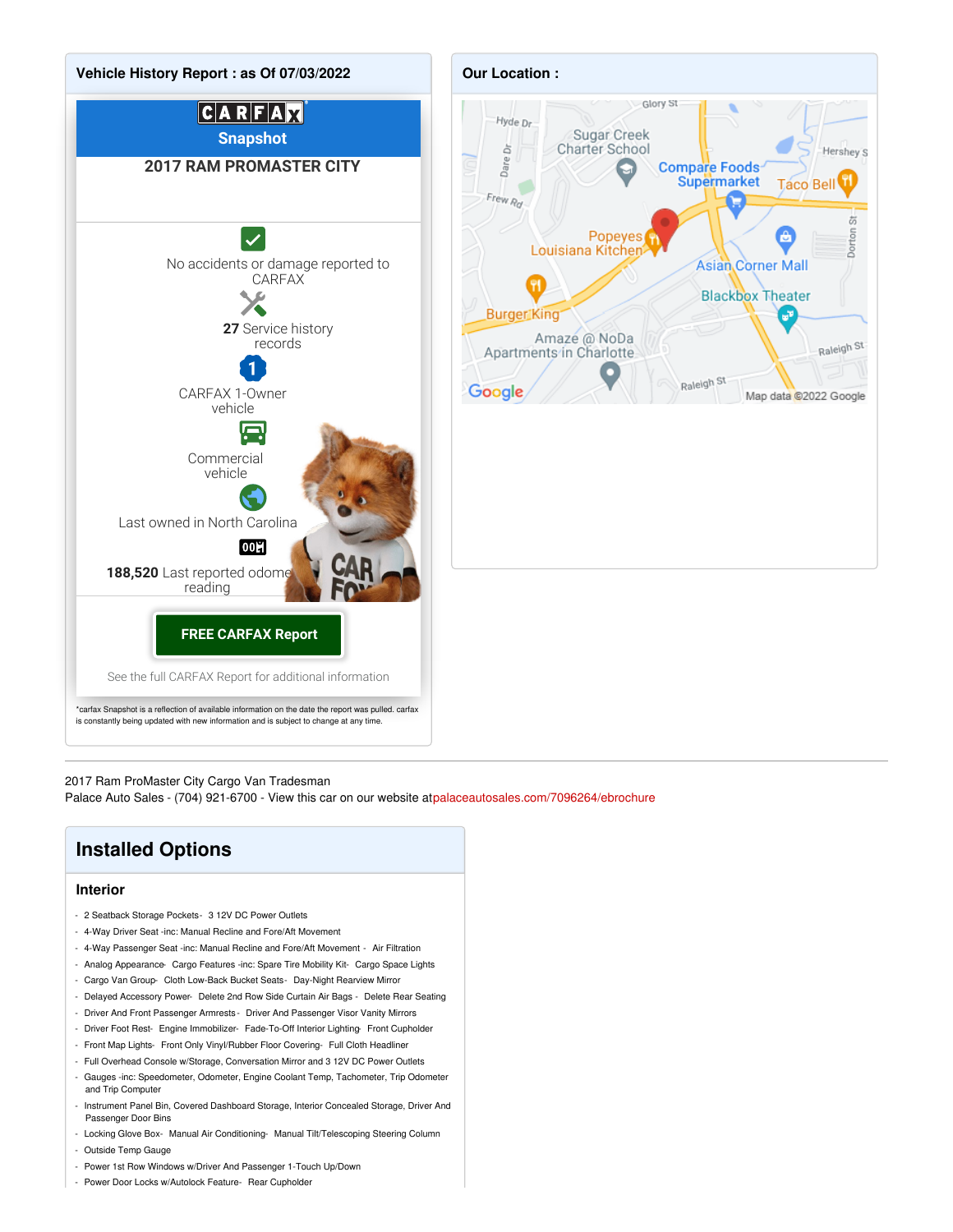- Remote Keyless Entry w/Integrated Key Transmitter, 2 Door Curb/Courtesy and Illuminated Entry
- Seats w/Cloth Back Material- Trip Computer- Urethane Gear Shifter Material
- Vinyl Door Trim Insert

#### **Exterior**

- Aero-Composite Halogen Headlamps w/Delay-Off- Black Bodyside Moldings
- Black Door Handles- Black Front Bumper- Black Grille

- Power Door Locks w/Autolock Feature- Rear Cupholder

- Black Manual Remote Side Mirrors w/Manual Folding- Black Rear Bumper
- Black Side Windows Trim and Black Front Windshield Trim Clearcoat Paint
- Front License Plate Bracket- Galvanized Steel/Aluminum Panels- LED Brakelights
- Left Sliding Door No Glass- Light Tinted Glass- Rear Doors No Glass
- Right Sliding Door No Glass- Side Sliding & Rear Doors Solid- Spare Tire Mobility Kit
- Tailgate/Rear Door Lock Included w/Power Door Locks Tires: P215/55R16XL BWS AS
- Variable Intermittent Wipers- Wheels: 16" x 6.5" Silver Steel

#### **Safety**

- 2 Seatback Storage Pockets- 3 12V DC Power Outlets
- 4-Way Driver Seat -inc: Manual Recline and Fore/Aft Movement
- 4-Way Passenger Seat -inc: Manual Recline and Fore/Aft Movement Air Filtration
- Analog Appearance- Cargo Features -inc: Spare Tire Mobility Kit- Cargo Space Lights
- Cargo Van Group- Cloth Low-Back Bucket Seats- Day-Night Rearview Mirror
- Delayed Accessory Power- Delete 2nd Row Side Curtain Air Bags Delete Rear Seating
- Driver And Front Passenger Armrests Driver And Passenger Visor Vanity Mirrors
- Driver Foot Rest- Engine Immobilizer- Fade-To-Off Interior Lighting- Front Cupholder
- Front Map Lights- Front Only Vinyl/Rubber Floor Covering- Full Cloth Headliner
- Full Overhead Console w/Storage, Conversation Mirror and 3 12V DC Power Outlets - Gauges -inc: Speedometer, Odometer, Engine Coolant Temp, Tachometer, Trip Odometer and Trip Computer
- Instrument Panel Bin, Covered Dashboard Storage, Interior Concealed Storage, Driver And Passenger Door Bins
- Locking Glove Box- Manual Air Conditioning- Manual Tilt/Telescoping Steering Column - Outside Temp Gauge
- Power 1st Row Windows w/Driver And Passenger 1-Touch Up/Down
- Power Door Locks w/Autolock Feature- Rear Cupholder
- Remote Keyless Entry w/Integrated Key Transmitter, 2 Door Curb/Courtesy and Illuminated Entry
- Seats w/Cloth Back Material- Trip Computer- Urethane Gear Shifter Material
- Vinyl Door Trim Insert

#### **Mechanical**

- 16.1 Gal. Fuel Tank- 160 Amp Alternator- 1886# Maximum Payload- 3.73 Axle Ratio - 50 State Emissions
- 95-Amp/Hr 700CCA Maintenance-Free Battery w/Run Down Protection- Block Heater
- Brake Actuated Limited Slip Differential Engine Oil Cooler- Engine: 2.4L I4 MultiAir
- Front And Rear HD Anti-Roll Bars
- Front Disc/Rear Drum Brakes w/4-Wheel ABS, Front Vented Discs, Brake Assist and Hill Hold Control
- Front-Wheel Drive- GVWR: 2,447 kgs (5,395 lbs)- Gas-Pressurized Shock Absorbers
- Heavy Duty Suspension- Hydraulic Power-Assist Steering
- Multi-Link Rear Suspension w/Coil Springs- Single Stainless Steel Exhaust
- Strut Front Suspension w/Coil Springs- Towing Equipment -inc: Trailer Sway Control
- Transmission w/Driver Selectable Mode and Sequential Shift Control
- Transmission: 9-Speed 948TE Automatic

### **Option Packages**

#### **Factory Installed Packages**

ENGINE: 2.4L I4 MULTIAIR

-